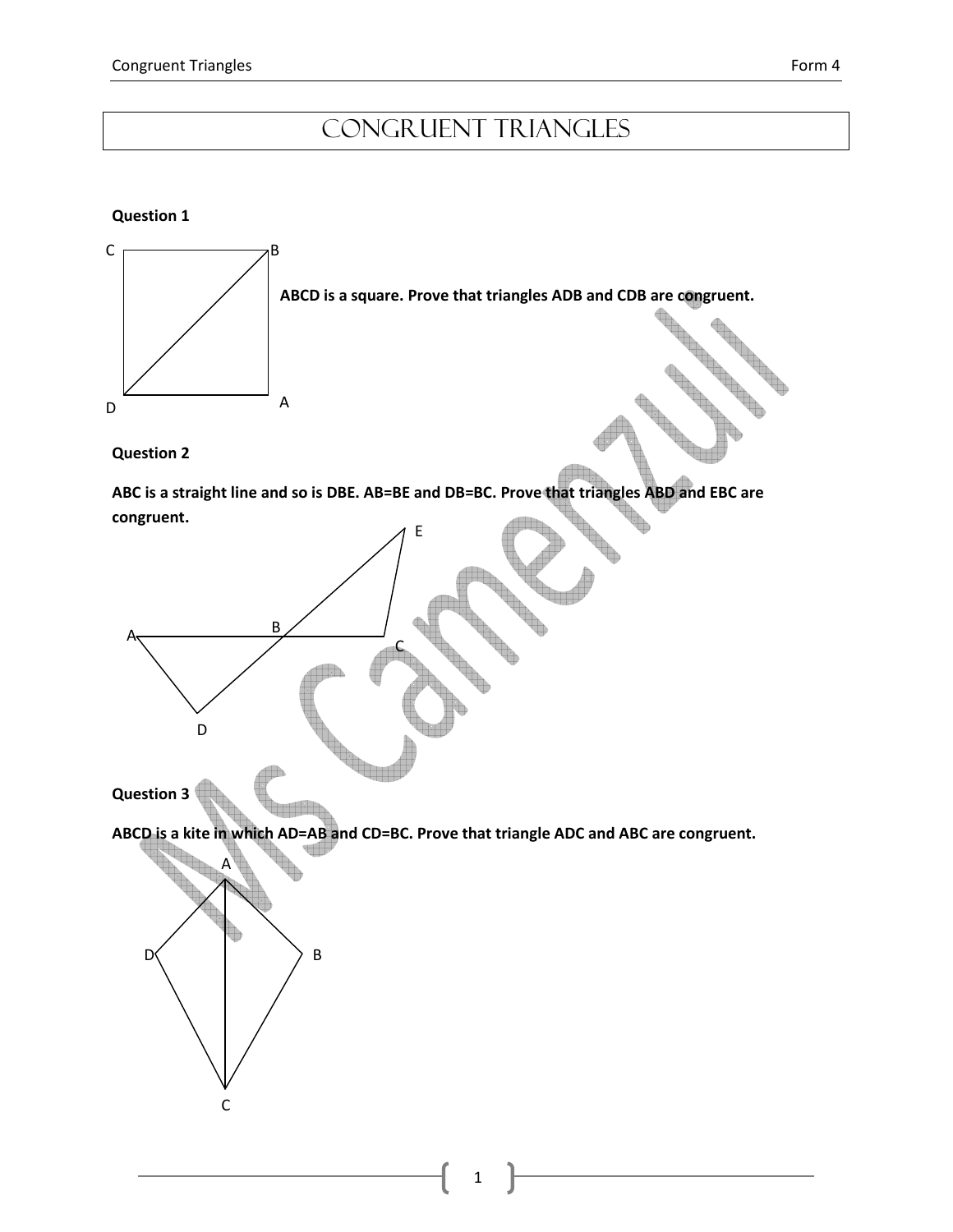### Example 4

The diagram shows the rectangular outer frame, ABCD, of a door with a diagonal brace AC. Prove that ABC and CDA are congruent.



Question 5

Part of a mechanism for a pair of governors in an engine is shown in the diagram. AD bisects angle BAC, DB is perpendicular to AB and DC is perpendicular to AC. Prove that triangles ABD and ACD are congruent.



A portion of the framework for a roof truss is shown in the diagram. The grinders AB and CD are equal and parallel. Prove that triangles ABE is congruent to triangle ECD.



2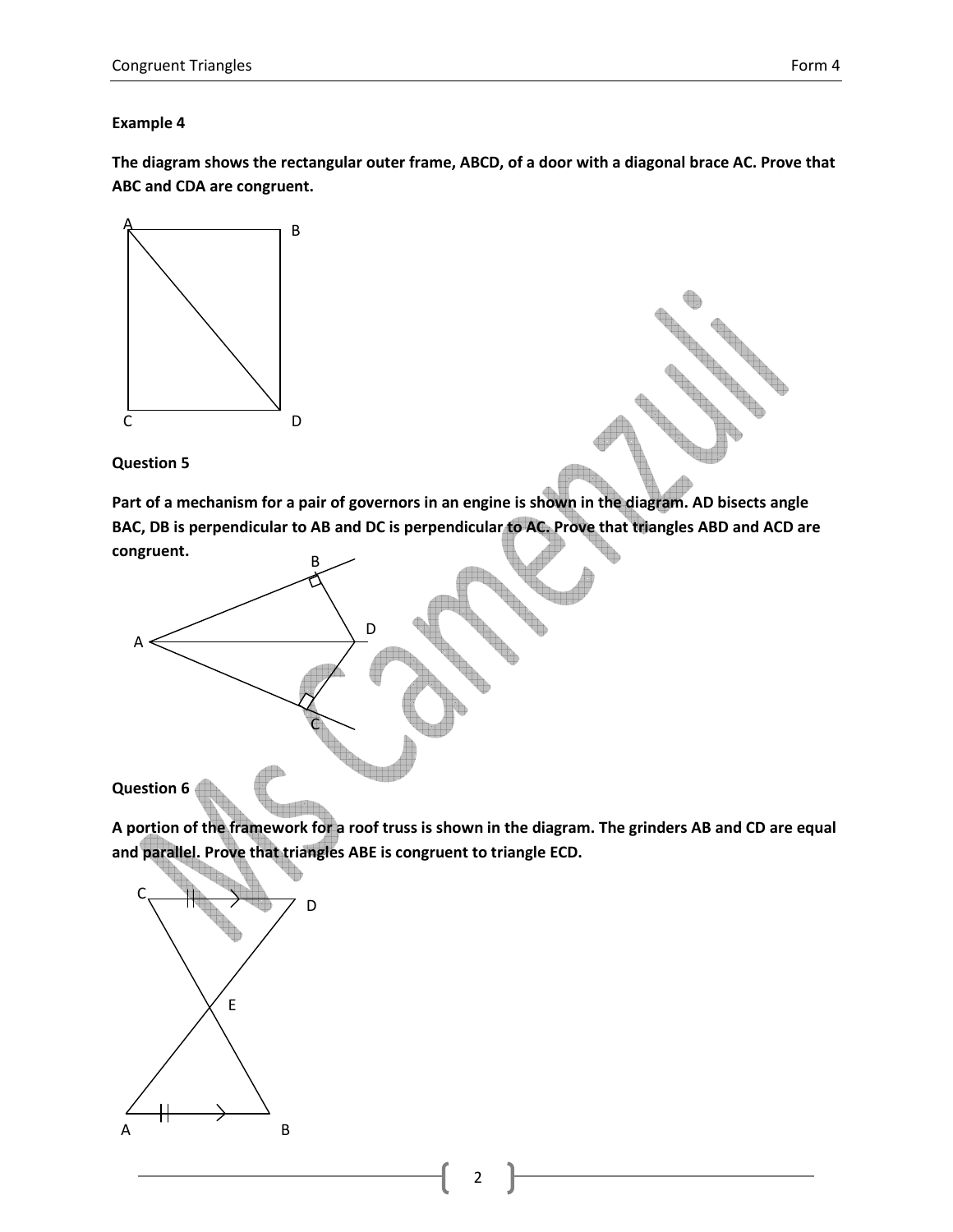A child's puzzle is made from a wooden square, cut into four pieces as in the diagram. E is the midpoint of DC and F is the midpoint of AD. Show that triangles ADE and BAF are congruent.

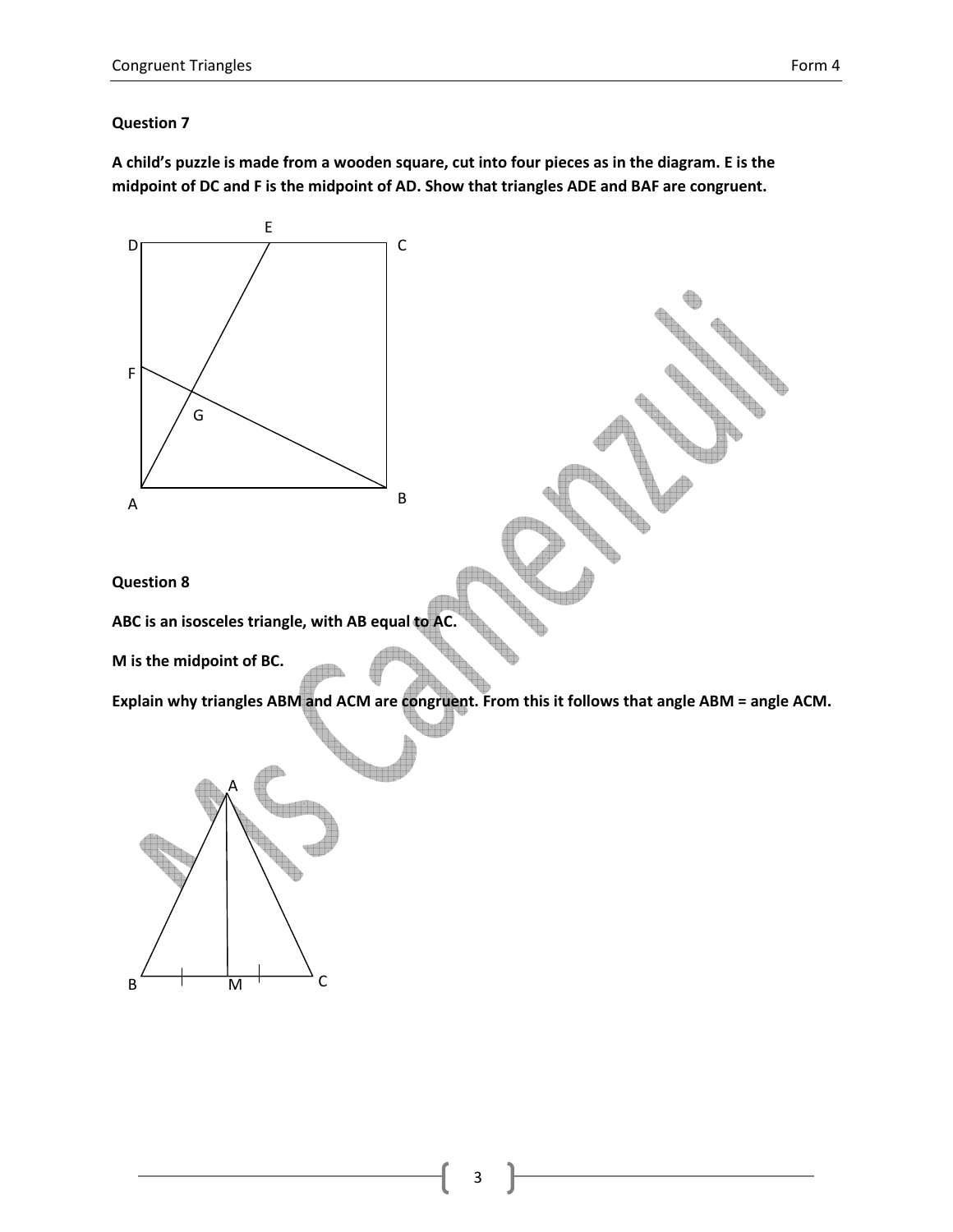**Contract Contract Contract Contract Contract Contract Contract Contract Contract Contract Contract Contract Contract Contract Contract Contract Contract Contract Contract Contract Contract Contract Contract Contract Contr** 

# L Question 9 p A The two line p and q cross at V.  $VA = VB$ . V AK is drawn parallel to BL. B Explain why triangle VAK is congruent to triangle VBL. K q  ${\sf Q}$ Question 10 The lines PQ and PR are equal in length. bLine b bisects angle QPR. S S is a point on b. R Explain why triangles PQS and PRS are congruent P **Contract on the Contract of The Contract of The Contract of The Contract of The Contract of The Contract of Th**

 $\Lambda$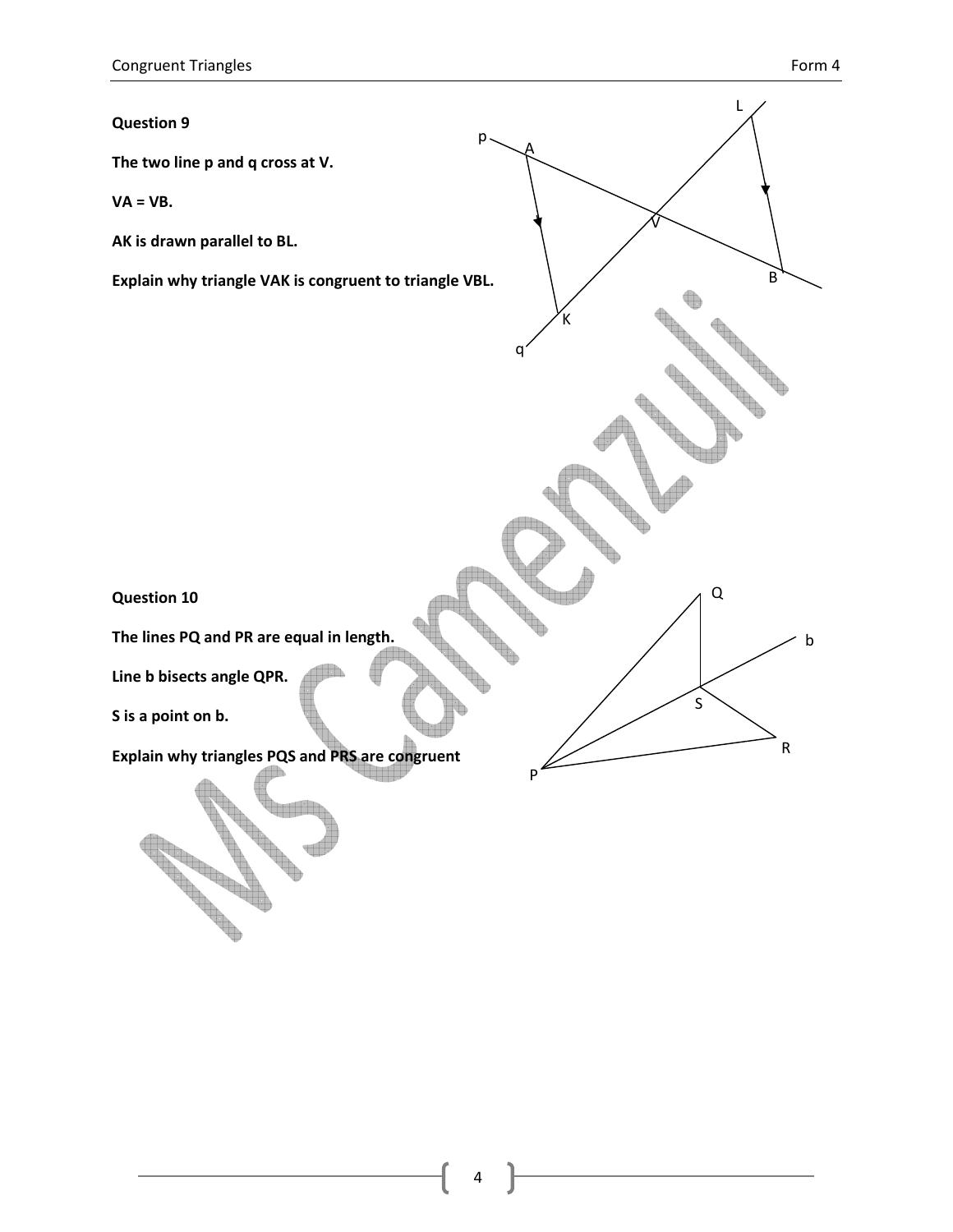In the given diagram O is the centre of the circle in which AB and CD are diameters.

Prove that:

- a. Triangles AOD and BOC are congruent
- $b.$  AD = BC



Question 12

In the given diagram A and B are the centres of 2 unequal circle intersecting each other at M and N

- a. Prove that triangles AMB and ANM are congruent
- b. Prove that angles AMB = ANB

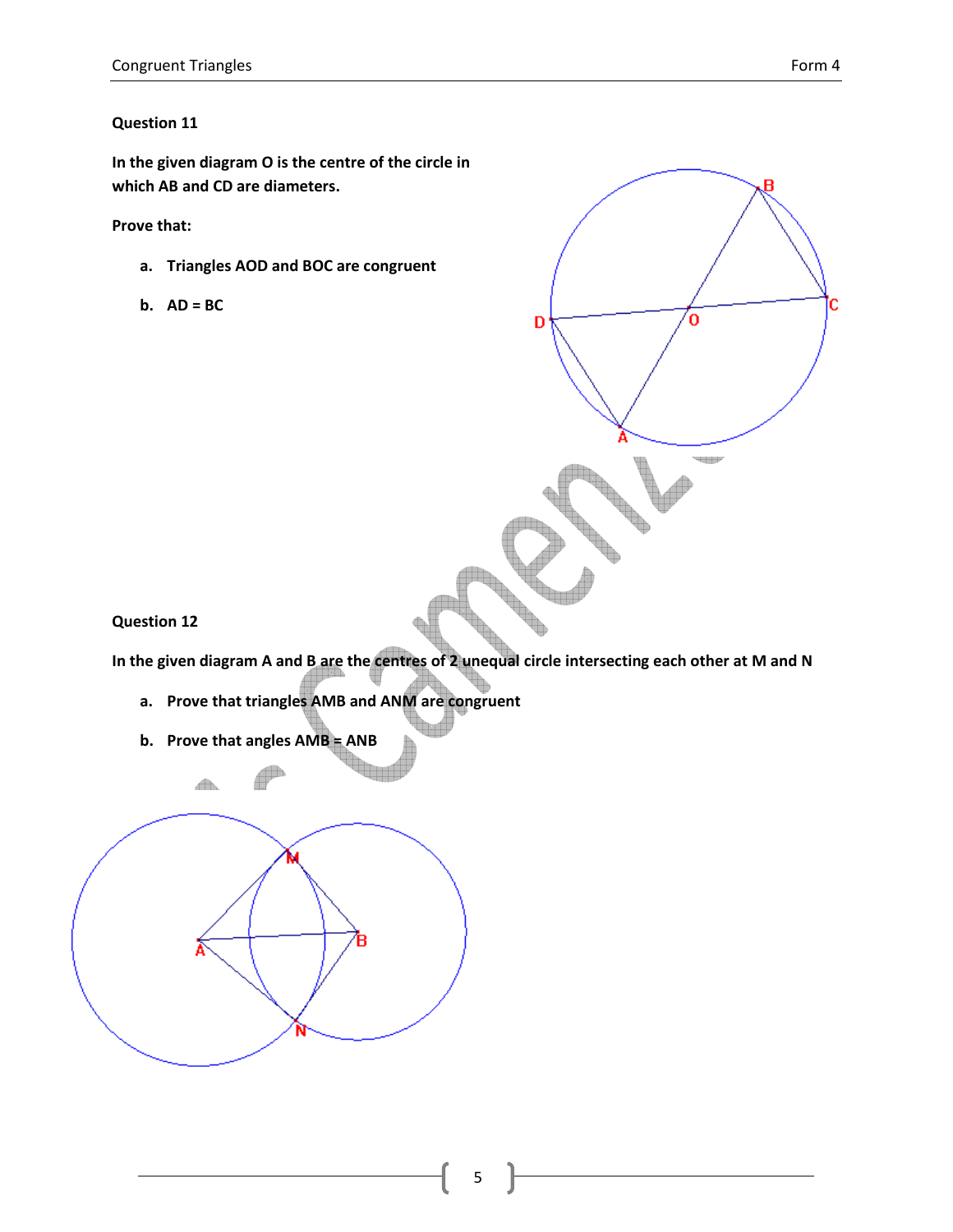Defining a parallelogram as a quadrilateral with both pairs of opposite sides parallel. Prove that triangles ABN and CDB are congruent.

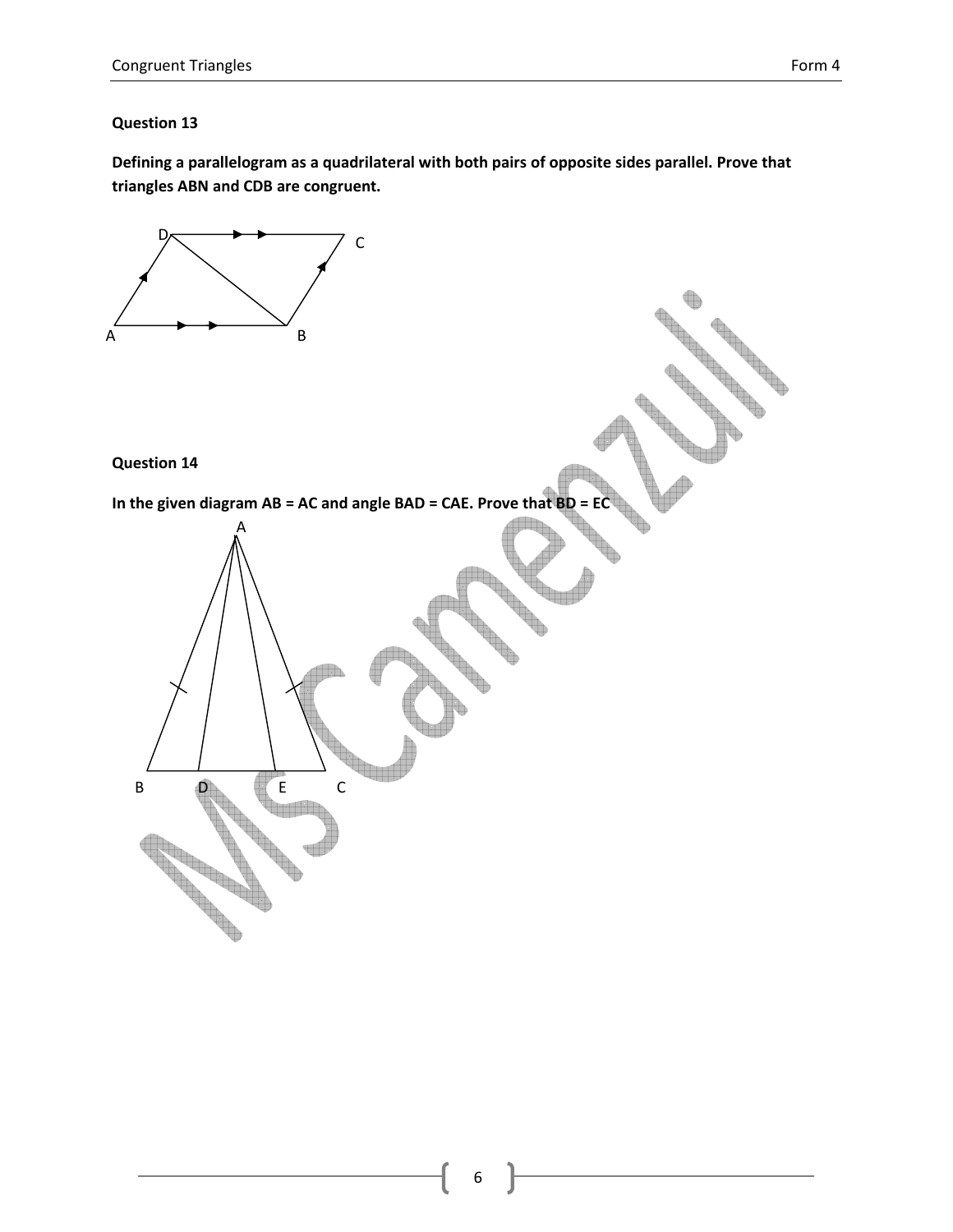Three components for making a doll's house can be cut from a square board ABCD. P, Q and R are points such that BP, CQ and DR are all equal. Show that PQR = 90°.



In the diagram, D is the midpoint of AC, and AE and CF are both perpendicular to BF. By showing that triangles AED and CFD are congruent, prove that AE = CF.

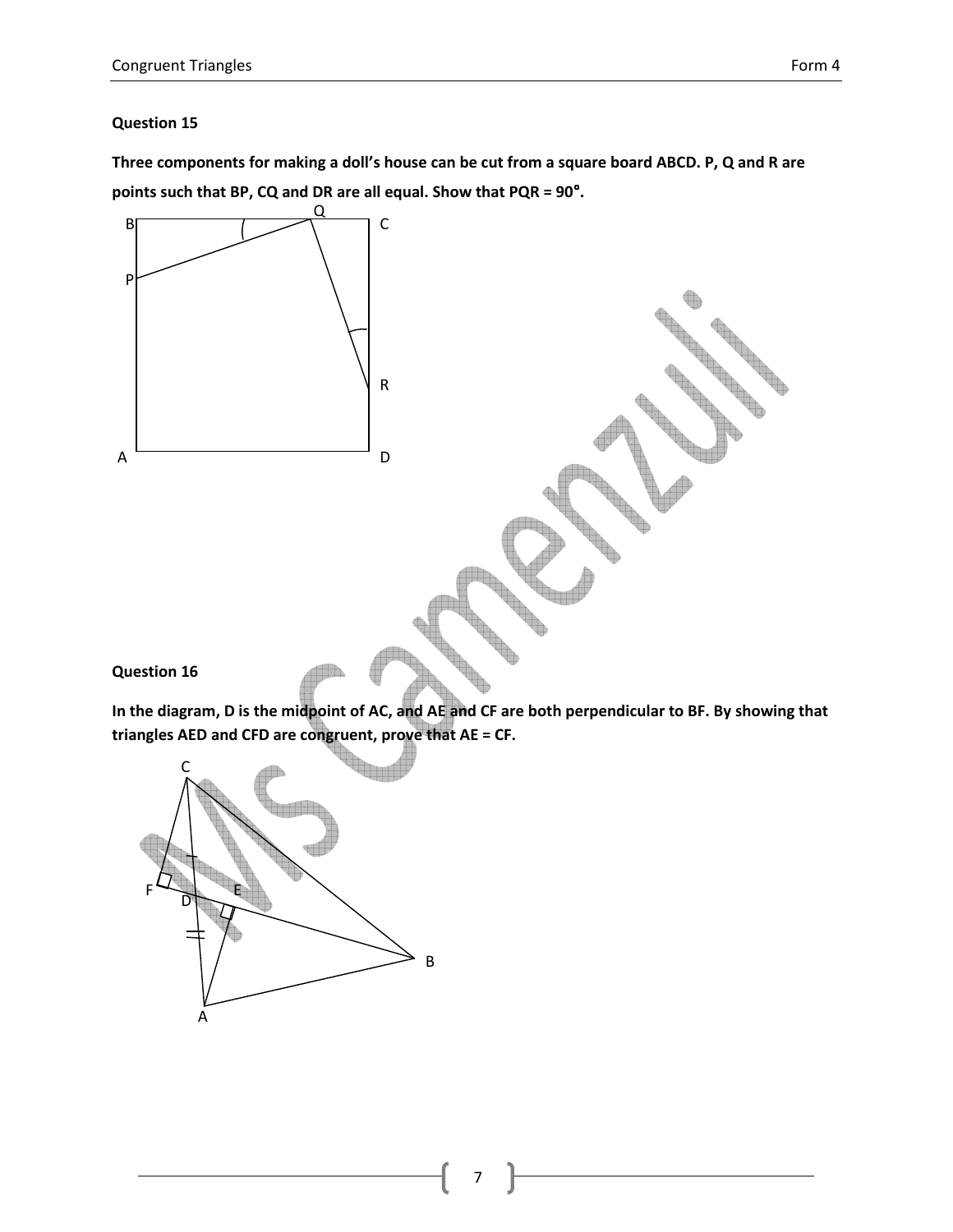#### Example 17

ABCD is a rectangle and E is the midpoint of AB. Join D to E and C to E and prove that DE and CE are equal in length.

Example 18

AB is a straight line. Draw a line AX perpendicular to AB. On the other side of AB, draw a line BY perpendicular to AB so that BY is equal to AX. Prove that AXY = BYX.

Example 19

**Contract of the Contract of the Contract of the Contract of the Contract of the Contract of the Contract of the Contract of the Contract of The Contract of The Contract of The Contract of The Contract of The Contract of T** 

Taking the definition of a rhombus as a parallelogram with equal adjacent sides, prove that the diagonals of a rhombus bisect each other at right angles.